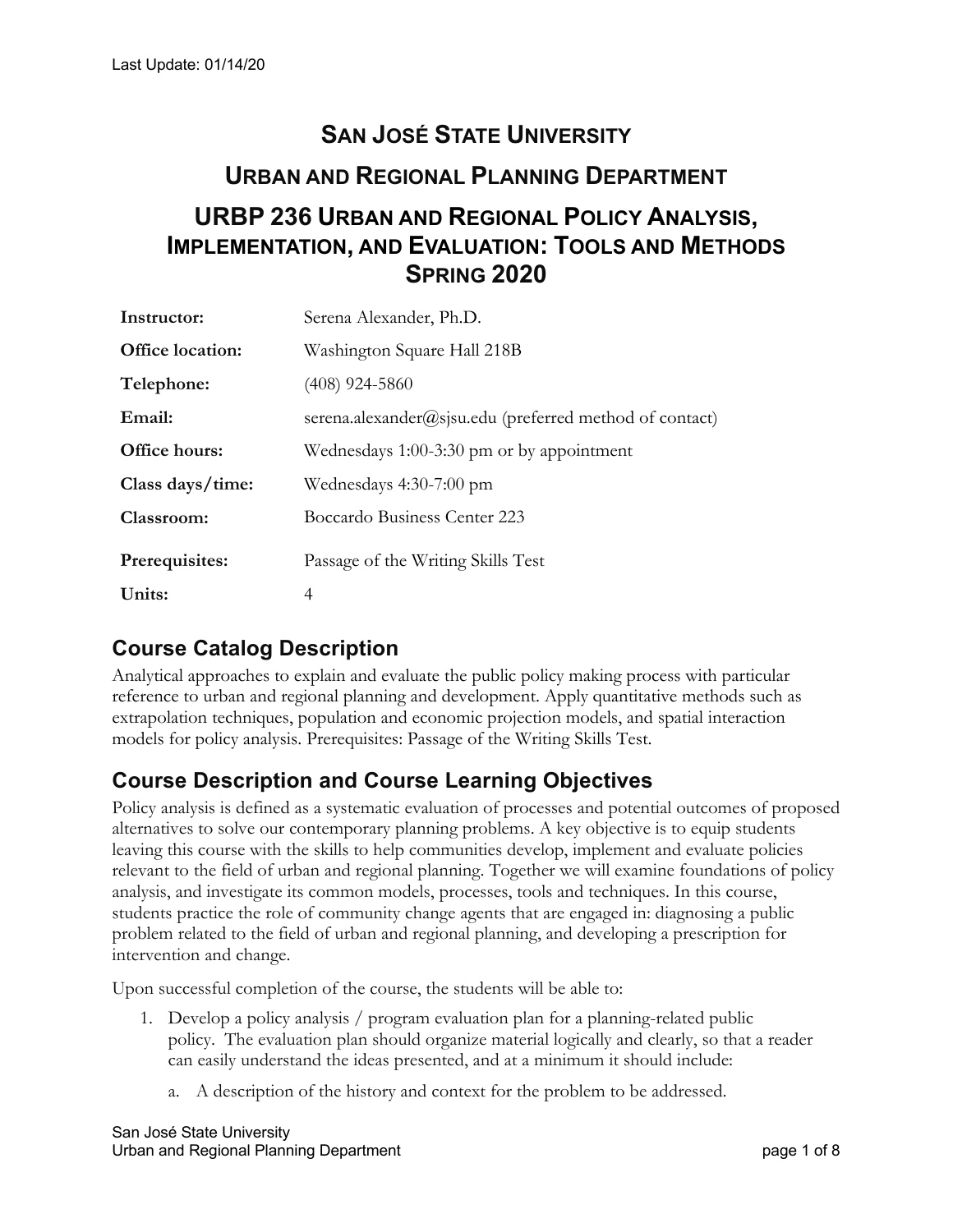- b. A stakeholder analysis that identifies the interests and power of the stakeholders.
- c. A description of the criteria to be used in the evaluation and justification of why they were chosen.
- d. A discussion of the data needs and sources for acquiring that data.
- e. A description of the policy or program options to be evaluated.
- f. A description of the analytical methods to be used.
- g. Final recommendations.
- 2. Communicate the policy analysis / program evaluation plan to the general public with the help of clear, accurate and compelling text and graphics in documents and oral presentations.
- 3. Apply policy analysis / program evaluation tools such as fiscal impact analysis and costbenefit analysis.
- 4. Construct and apply the quantitative tools for:
	- a. Extrapolating data
	- b. Projecting population and employment data
- 5. Evaluate the environmental impacts of policy decisions and describe how different policy alternatives can negatively or positively impact sustainability.
- 6. Evaluate the economic impacts of policy decisions and describe how economic factors can impact growth and change.
- 7. Evaluate the equity implications of policy decisions.
- 8. Analyze economic values, ethics and other contextual variables potentially impacting policy development, decisions and/or implementation.
- 9. Describe and explain how the methods of analysis covered in this course can be used to influence the future.
- 10. Plan for policy implementation, monitoring, and evaluation.

## **Planning Accreditation Board (PAB) Knowledge Components**

This course partially covers the following PAB Knowledge Components: 1d, 1e, 2a, 2b, 2c, 2d, 2e, 2f, 3b, 3c, 3d, and 3e. A complete list of the PAB Knowledge Components can be found at http://www.sjsu.edu/urbanplanning/courses/pabknowledge.html.

## **Course Format**

This 4-unit course has a community engagement component which accounts for 25% of the grade. Assignments 2a and 2b, which account for 5% and 20% of the grade respectively, are designed to meet this requirement. The goal is to provide the students with opportunities to integrate theory and practice, and to get involved in real-life planning processes. The students will engage with local organizations and/or members of the community through participation in and/or observation of planning related activities. Then, the students will reflect on what they learned through engagements with the community by writing a report and sharing their findings and experiences through an online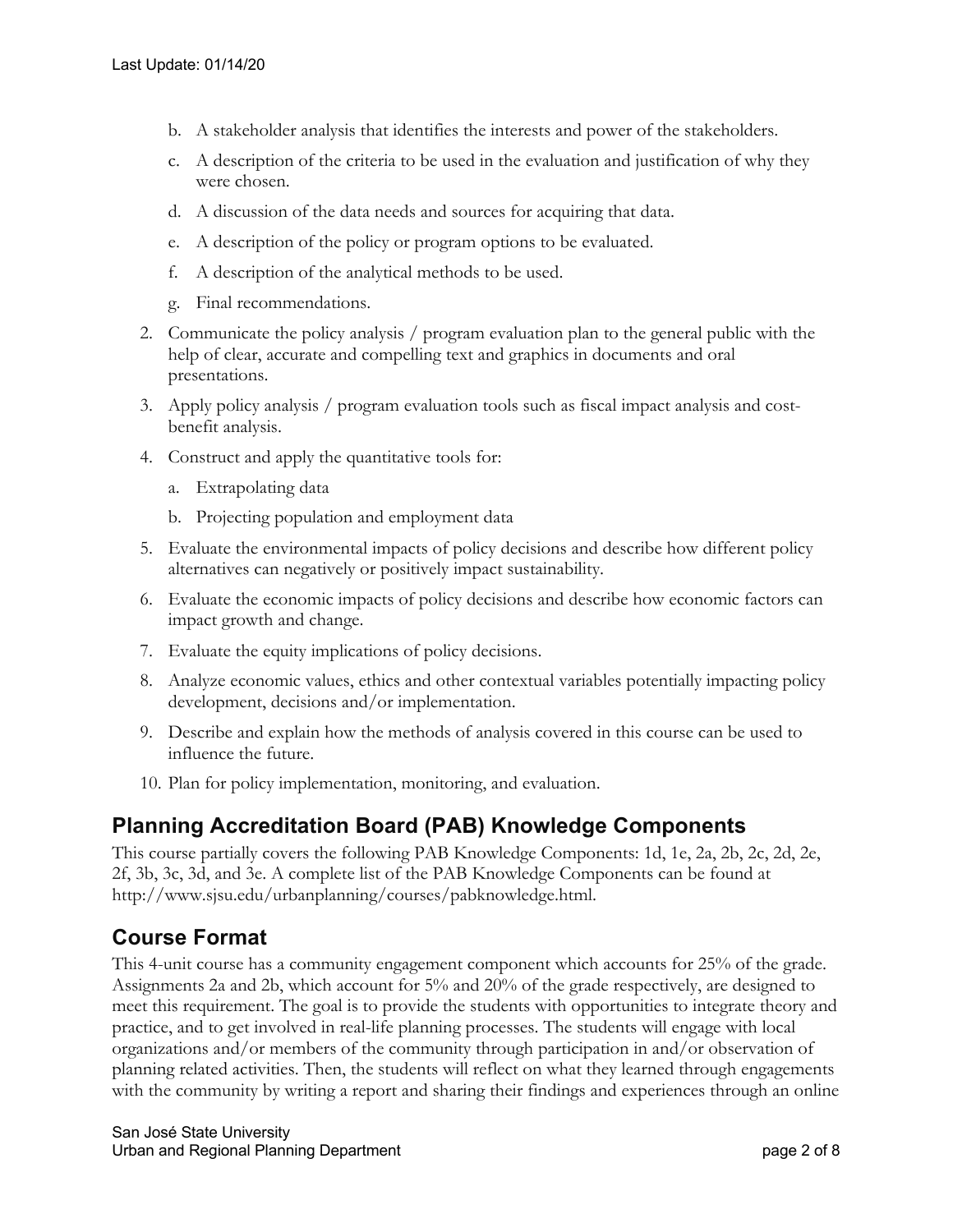discussion board activity. For the 1-unit engagement activity, the instructor will spend an additional 15 hours per semester on activities such as: designing the engagement unit activities and the related assignments, coordinating with community partners to implement the activities, advising students outside of class on a weekly basis as needed, and grading the engagement unit activity assignments.

In an effort to go paperless, I do not provide a hard copy of course materials (e.g. syllabi, assignment guidelines, etc.). Please remember to bring the documents needed for each class using your preferred electronic device and/or print. All materials will be posted on Canvas.

## **Required Course Texts**

Patton, C.V., D.S. Sawicki, and J.J.Clark, *Basic Methods of Policy Analysis and Planning*. 3rd ed. New York: Routledge, 2012. (IBSN-13: 978-0-13-749509-2. Price: Rent for \$34.04 on Amazon, buy used for around \$59 from various online sellers or buy new for \$88.59 on Amazon.) This book has also been placed on reserve in the SJSU Library.

Additional readings from academic journals, agency reports and other sources may also be used to supplement the course book. Further details will be communicated with the students through e-mail and/or class handouts.

Recommended:

## **Course Requirements and Assignments**

Your grade for the course will be based on the following assignments and other graded activities:

| Assignments and<br><b>Other Graded Activities</b>         | Due Date(s)           | Percent<br>of | <b>Course Learning</b><br><b>Objectives</b> |  |  |
|-----------------------------------------------------------|-----------------------|---------------|---------------------------------------------|--|--|
|                                                           |                       | Course        | Covered                                     |  |  |
|                                                           |                       | Grade         |                                             |  |  |
| Class Participation and Engagement                        | NA                    | 10%           | 2b, 2f                                      |  |  |
| Assignment 1a: Problem diagnosis                          | February 19 (Initial) | 10%           | 1d, 2b, 2f, 3d                              |  |  |
|                                                           | March 11 (Final)      |               |                                             |  |  |
| Assignment 1b: Peer feedback and                          | February 26           | $5\%$         | 2b, 2e, 2f                                  |  |  |
| reflection                                                |                       |               |                                             |  |  |
| <b>Assignment 2: Engagement Unit Activity (25% total)</b> |                       |               |                                             |  |  |
| Assignment 2a: Community                                  | April 08              | 20%           | 2a, 2b, 2c, 2f, 3b                          |  |  |
| engagement report                                         |                       |               |                                             |  |  |
| Assignment 2b: Discussion board                           | April 15              | $5\%$         | 2b, 2e, 2f                                  |  |  |
| activity                                                  |                       |               |                                             |  |  |
| Assignment 3: Exploring and                               | April 29              | 20%           | 1d, 2a, 2b, 2c                              |  |  |
| analyzing relevant information                            |                       |               |                                             |  |  |
| Final Paper: Policy prescription                          | May $20$              | 30%           | 1d, 1e, 2a, 2b, 2c,                         |  |  |
|                                                           |                       |               | 2d, 2e, 2f, 3b, 3d,                         |  |  |
|                                                           |                       |               | 3e                                          |  |  |

Lejano, Raul P. *Frameworks for policy analysis: Merging text and context.* New York: Routledge, 2006. (ISBN-13: 978-0415952750. Price: Buy used for around \$30 from various online sellers or buy new for \$44.58 on Amazon.)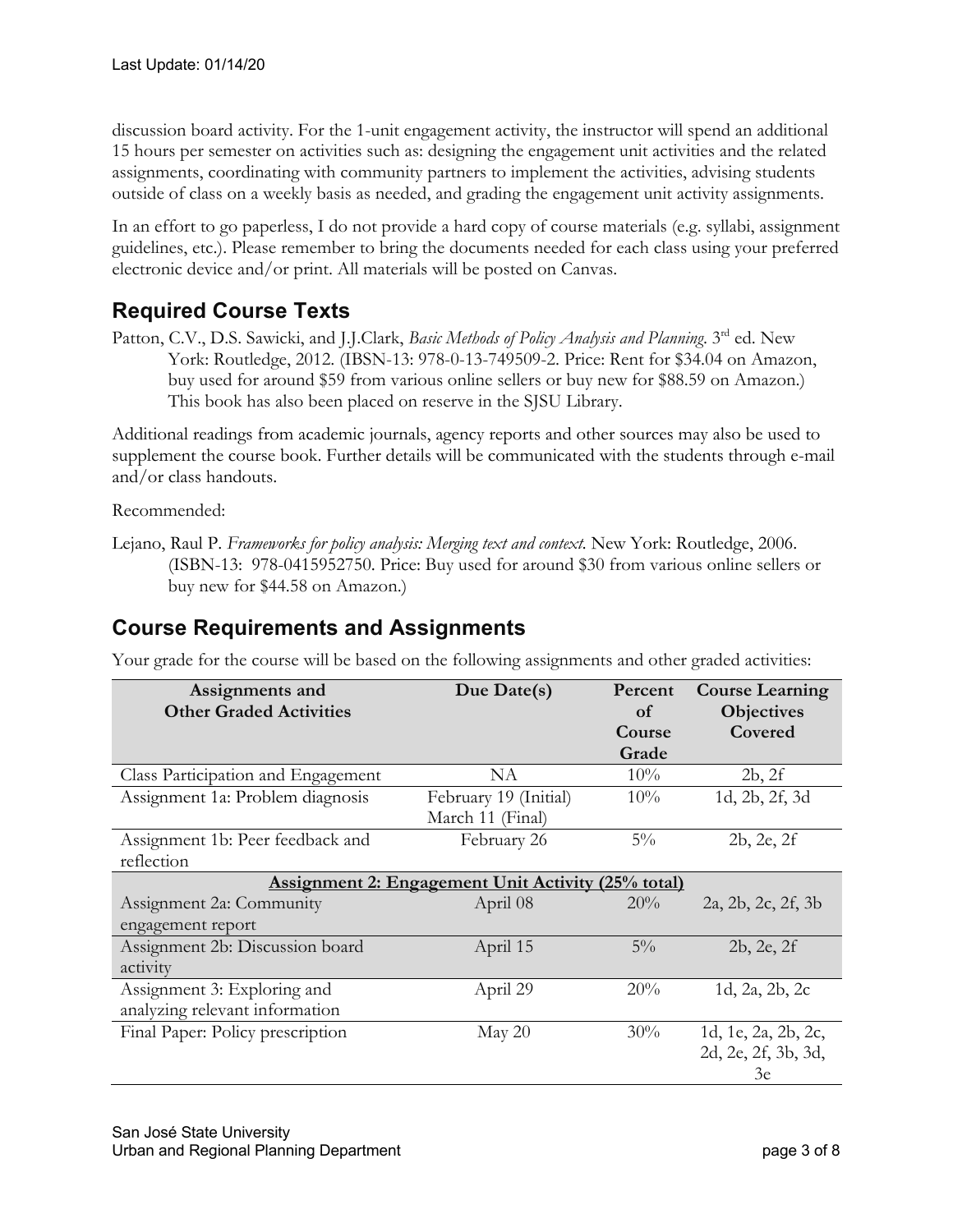Additional details on each assignment will be communicated with the students through Canvas, and/or e-mail.

## **GWAR**

This course satisfies the GWAR requirement for SJSU. In order to meet the GWAR requirement, you must receive at least a "C" grade on the "Final Paper: Policy Prescription" portion of this course. Students who receive a grade below "C" for this part of the course will not meet the GWAR requirement, even if their overall grade for the course is higher. Please check with me if you are unclear about these requirements.

#### **Grading Information**

The course grade consists of seven items (i.e. assignments and graded activities) as listed in the table above. For example, "Assignment 3" is 20% of the final grade, and "Class Participation and Engagement" is 10% of the final grade. This means that "Assignment 3" is worth 20 points toward your final grade, and "Class Participation and Engagement" is worth 10 points. I add the points for each assignment or graded activity to arrive at the final score for the course. Then, I use the following grading scheme to convert the final score into a letter grade:

A+ (96 and above); A (93 to 95); A- (90 to 92); B+ (87 to 89); B (84 to 86); B- (81 to 83); C+ (78 to 80); C (75 to 77); C- (72 to 74); D+ (69 to 71); D (66 to 68); D- (63 to 65); F (below 63)

#### **Other Grading and Assignment Issues**

Students are expected to submit all assignments on the specified due dates on Canvas. Please do not e-mail your assignments to me. Late assignments will be accepted but the score will be reduced 15% for missing the due date, and 5% for each day delayed afterwards. Missed assignments will result in a score of zero. Students who turn assignments in on time will normally receive comments from me and (if applicable) their peers within 7-10 days. For late papers, the turnaround time may well take fourteen or more business days, and these students may lose the opportunity to receive feedback from their peers. Canvas assigns peer-reviewers automatically on the due date. Students that do not submit their assignment on time on Canvas will only have a chance to receive peer-feedback if someone volunteers to review their work. This could significantly impede a student's ability to pass the course because these assignments are the building blocks for writing the policy prescription paper.

#### **Course Workload**

Success in this course is based on the expectation that students will spend, for each unit of credit, a minimum of forty-five hours over the length of the course (normally 3 hours per unit per week with 1 of the hours used for lecture) for instruction or preparation/studying or course related activities including but not limited to internships, labs, clinical practica. Other course structures will have equivalent workload expectations as described in the syllabus.

Because this is a four-unit class, you can expect to spend a minimum of nine hours per week in addition to time spent in class and on scheduled tutorials or activities. Special projects or assignments may require additional work for the course. Careful time management will help you keep up with readings and assignments and enable you to be successful in all of your courses. For this class, you will have to undertake additional activities outside the class hours such as observation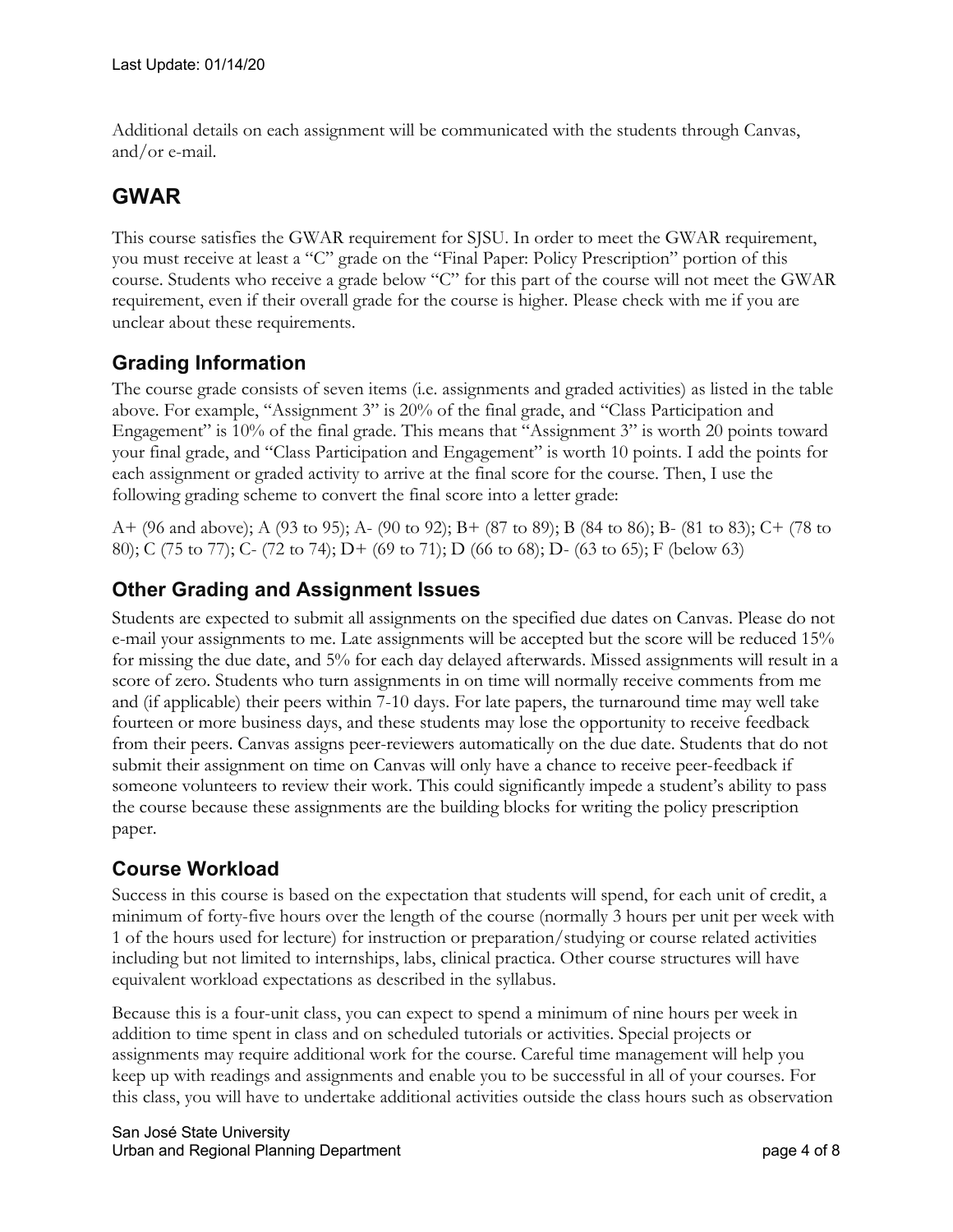of a community event or interviews with planners. Details on how to complete these activities will be discussed in the class and provided as a part of assignment guidelines.

## **Classroom Protocol**

Students are expected to attend every class. Attendance will be recorded regularly. Moreover, participation points can only be earned by attending class sessions. An official documented excuse from an authorized person (e.g. doctor, supervisor, etc.) is required to justify absence. Missing more than three classes for any reason (whether excused or unexcused) will seriously impact your ability to pass this course. If you anticipate missing more than three classes, you should consider taking this course later.

Students have a responsibility to show respect to fellow classmates during the class and group assignments. To do so, please:

- Do not disrupt the class by habitually coming in late or coming and going from the classroom during the session. If you know in advance that you will need to leave early, you should notify me before the class period begins.
- Avoid interrupting other speakers, and listen to the ideas of others with respect.
- Do not use electronic devices for purposes not relevant to the class and/or when it is distracting to others or keeps you from being engaged in class.

## **Participation Guidelines**

**You are expected to have carefully read and throroughly thought about the assigned readings BEFORE each class session.** Failure to read the assigned chapter(s) and/or article(s) will seriously hinder your ability to engage in class discussions and/or activities impacting your participation points and final grade. I encourage you to take notes while reading assigned materials. Participation in class discussions accounts for 10% of your final grade. Other than being physically present, I expect you to:

- Respond to questions raised in class
- Ask good questsions
- Present alternative views to those offered by class readings, other students or the instructor
- Raise comments that encourage other students to get engaged in the discussion
- Discuss connections between materials covered in this class and other experineces or materials covered in other classes
- Be alert and atentive and listen carefully to others
- Participate in online discusssions (if any)

Please note that you may be randomly selected to answer a question about the readings or apply your knowledge gained throug readings to a group activity or an in-class assignment. Your presence means that you are ready to engage in these class activities. If you have not been able to do the readings for reasons beyond your control, such as an illness or a family emergency, you are required to notify me at least 30 minutes before the class. This will allow you to avoid losing participation points the first time you come to class unprepared. If this happens more than once, an official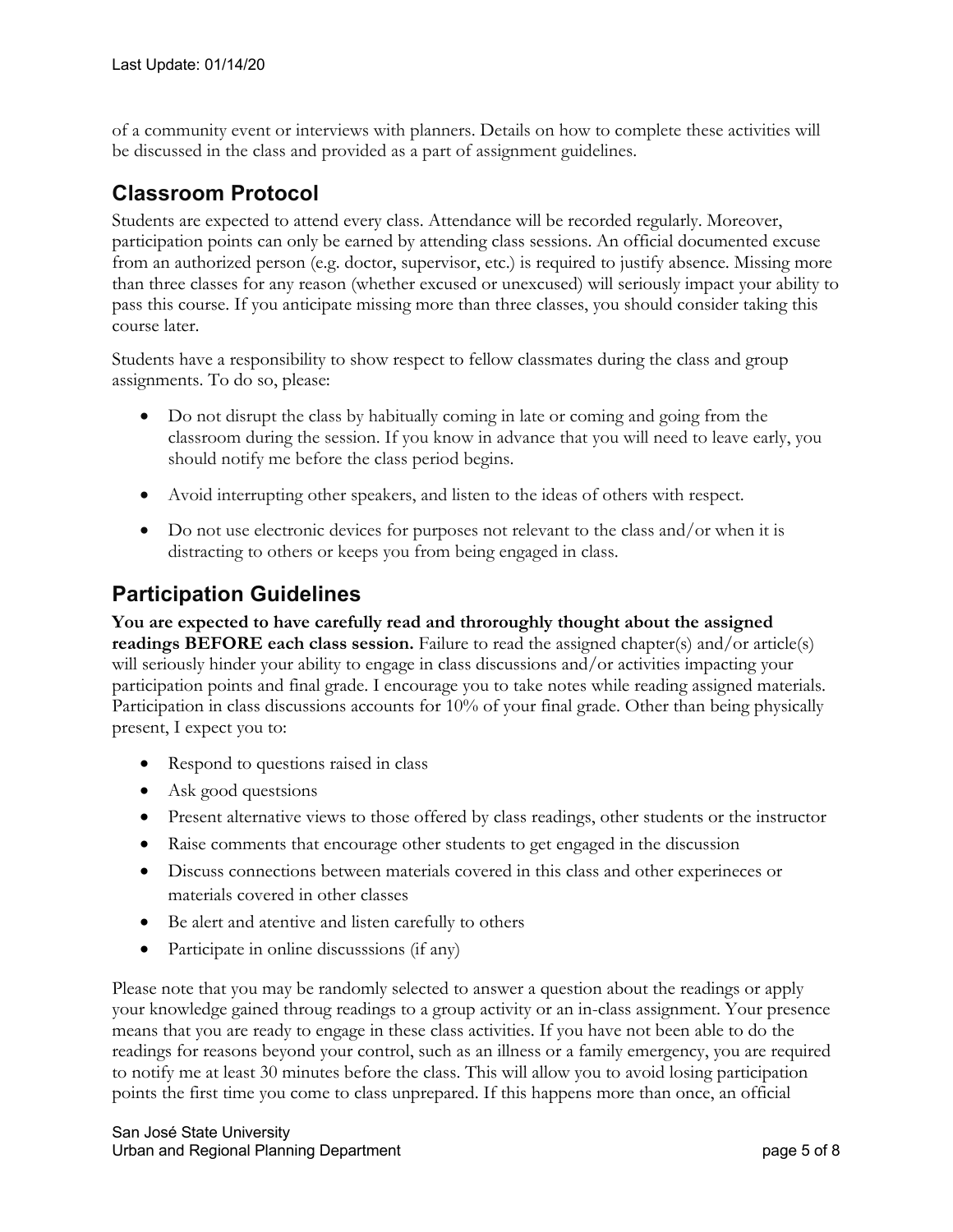documented excuse from an authorized person will be required.

## **University Policies**

Per University Policy S16-9, university-wide policy information relevant to all courses, such as academic integrity, accommodations, etc. will be available on Office of Graduate and Undergraduate Programs' Syllabus Information web page at http://www.sjsu.edu/gup/syllabusinfo/"

## **Plagiarism and Citing Sources Properly**

Plagiarism is the use of someone else's language, images, data, or ideas without proper attribution. It is a very serious offense both in the university and in your professional work. In essence, plagiarism is both theft and lying: you have stolen someone else's ideas, and then lied by implying that they are your own.

> **Plagiarism will lead to grade penalties and a record filed with the Office of Student Conduct and Ethical Development. In severe cases, students may also fail the course or even be expelled from the university.**

**If you are unsure what constitutes plagiarism, it is your responsibility to make sure you clarify the issues before you hand in draft or final work.**

Learning when to cite a source and when not to is an art, not a science. However, here are some common examples of plagiarism that you should be careful to avoid:

- Using a sentence (or even a part of a sentence) that someone else wrote without identifying the language as a quote by putting the text in quote marks and referencing the source.
- Paraphrasing somebody else's theory or idea without referencing the source.
- Using a picture or table from a webpage or book without reference the source.
- Using data some other person or organization has collected without referencing the source.

The University of Indiana has developed a very helpful website with concrete examples about proper paraphrasing and quotation. See in particular the following pages:

- Overview of plagiarism at www.indiana.edu/~istd/overview.html
- Examples of plagiarism at www.indiana.edu/~istd/examples.html
- Plagiarism quiz at www.indiana.edu/~istd/test.html

If you still have questions, feel free to talk to me personally. There is nothing wrong with asking for help, whereas even unintentional plagiarism is a serious offense.

#### **Citation style**

It is important to properly cite any references you use in your assignments. The Department of Urban and Regional Planning uses Kate Turabian's *A Manual for Writers of Research Papers, Theses, and Dissertations*, 8th edition (University of Chicago Press, 2013, ISBN 780226816388). Copies are available in the SJSU King Library. Additionally, the book is relatively inexpensive, and you may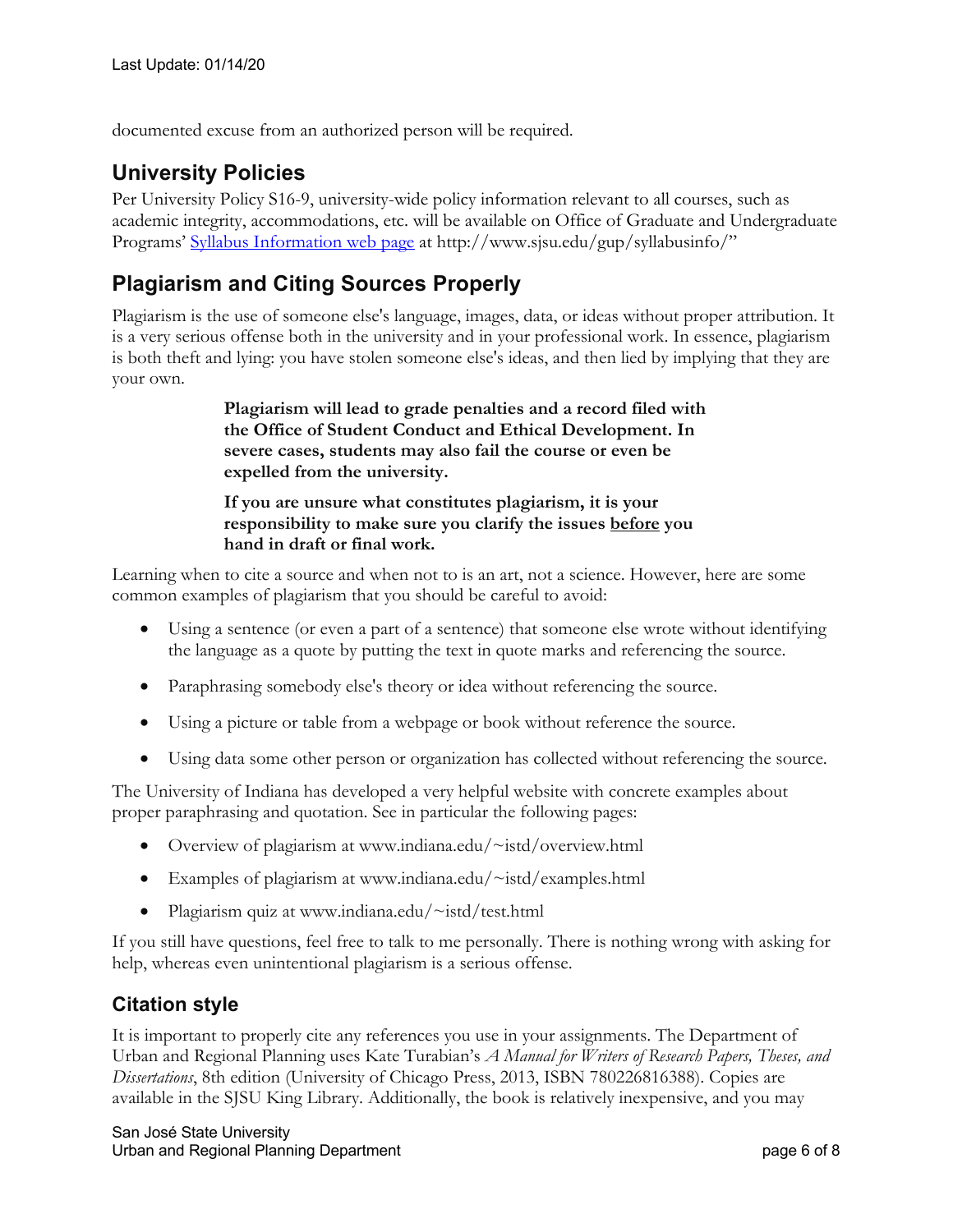wish to purchase a copy. Please note that Turabian's book describes two systems for referencing materials: (1) "notes" (footnotes or endnotes), plus a corresponding bibliography, and (2) in-text parenthetical references, plus a corresponding reference list. In this class, students should use the second system: in-text parenthetical references, plus a corresponding reference list.

## **Library Liaison**

The SJSU Library Liaison for the Urban and Regional Planning Department is Ms. Peggy Cabrera (peggy.cabrera@sjsu.edu).